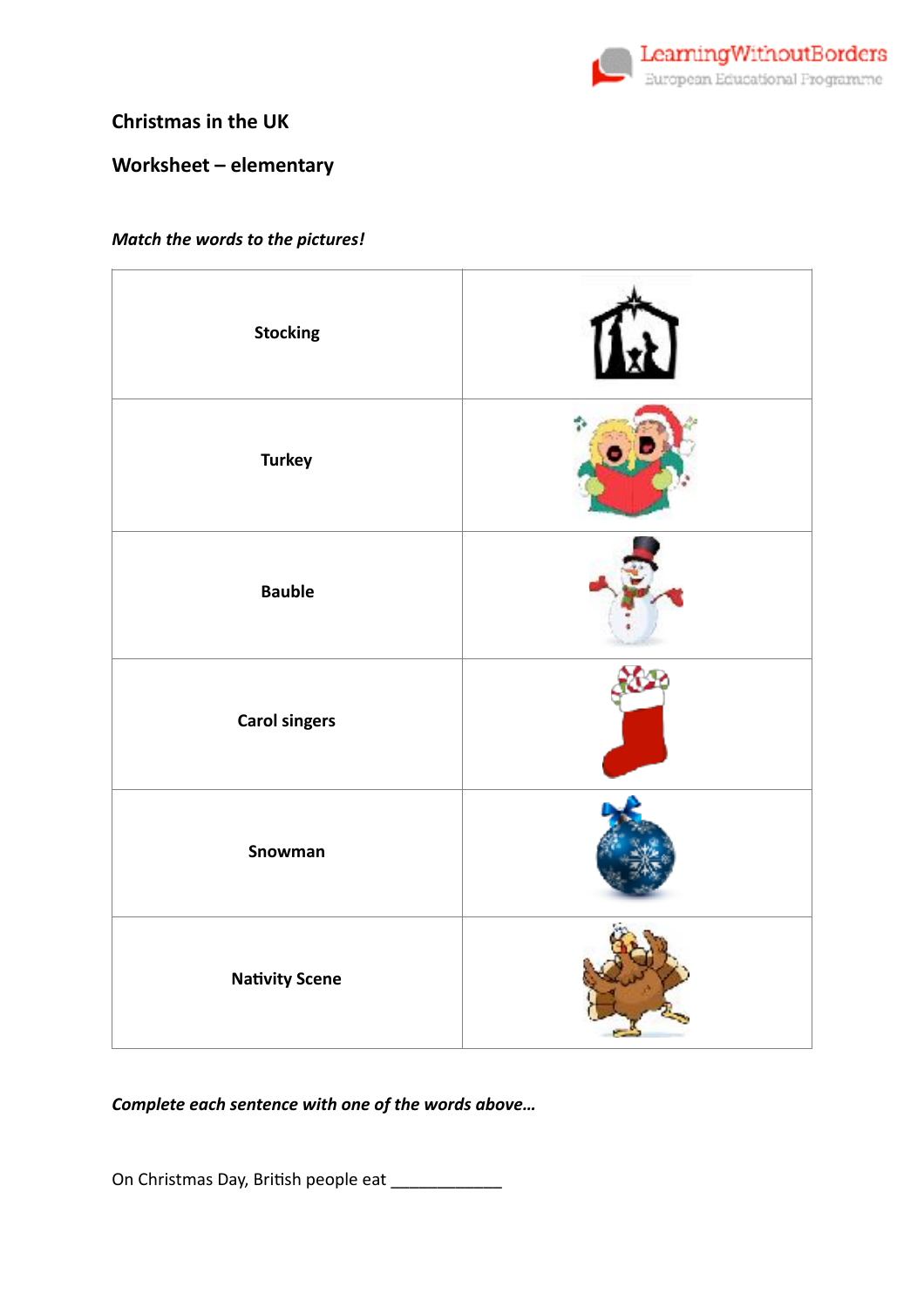They put \_\_\_\_\_\_\_\_\_\_\_\_ on the Christmas tree

They put presents in \_\_\_\_\_\_\_\_\_\_\_\_

If it snows, they sometimes build a  $\Box$ 

# **Christmas in the UK**

# **Worksheet – pre-intermediate**





*Complete the sentences below with "be" and the correct verb form to say what the children are doing now.* 

Kamila \_\_\_\_ \_\_\_\_\_\_\_\_\_\_ a snowman. (make)

Pedro \_\_\_\_ \_\_\_\_\_\_\_\_\_\_ \_\_\_\_ decorations. (cut out)

Giuseppe \_\_\_\_ \_\_\_\_\_\_\_\_\_\_\_\_ a fake beard. (wear)

Helga \_\_\_\_ \_\_\_\_\_\_\_\_\_\_\_ the presents to the tree. (carry)

Svitlana \_\_\_\_ \_\_\_\_\_\_\_\_\_\_\_ an angel on top of the tree. (not put)

Anna \_\_\_\_ \_\_\_\_\_\_\_\_\_\_\_ her picture to Pedro. (show)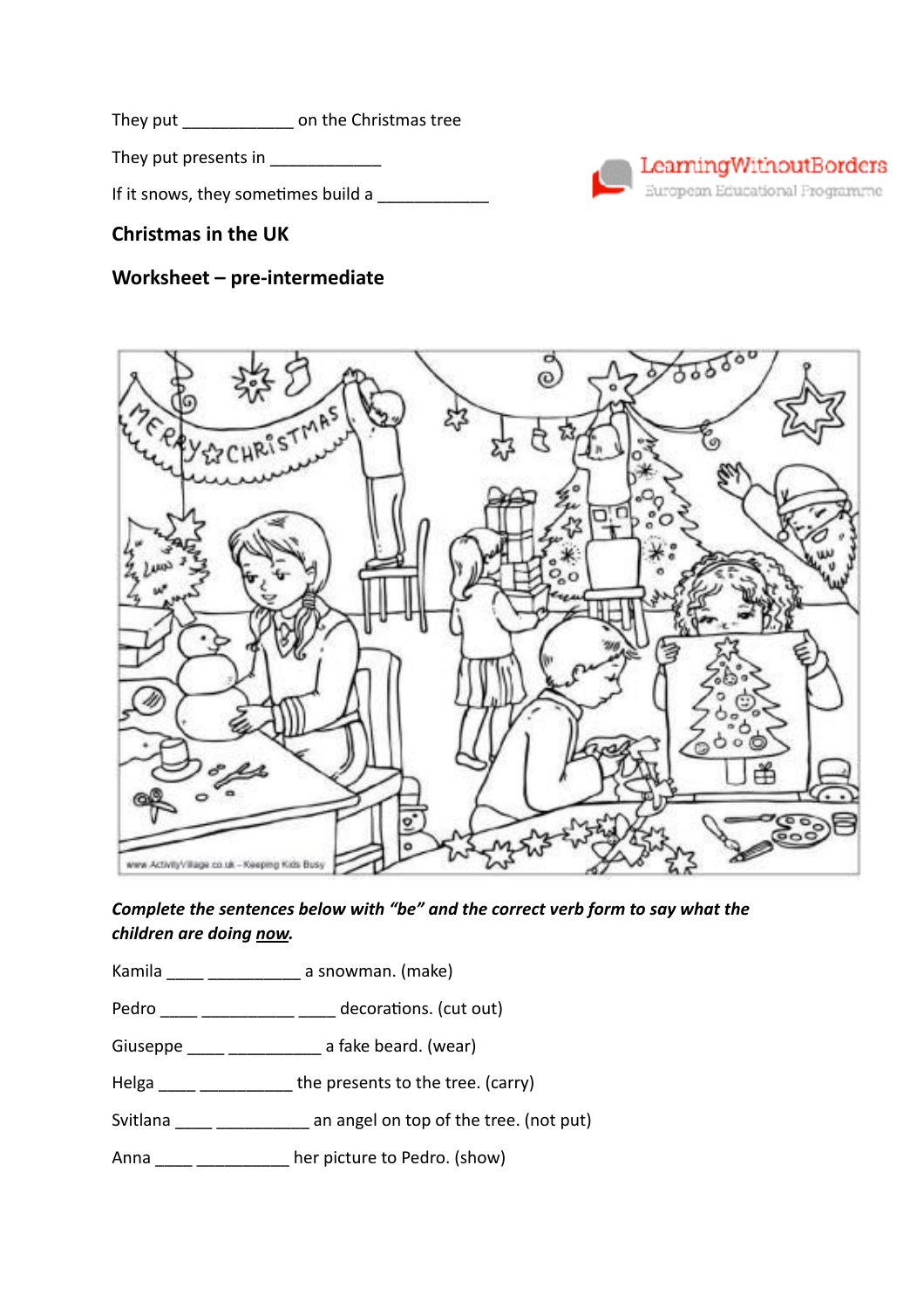All of the children exactle ready for Christmas. (get)

*Write three things you <u>usually</u> do in your family at Christmas Examing Without Borders<br><i>Vou need to use. Do you need "he"? Write full sentences you need to use. Do you need "be"? Write full sentences.* 



**Christmas in the UK** 

**Worksheet – intermediate** 

#### *Read the text below about Christmas in the UK and put the paragraphs in order.*

Finally, everybody sits down together to play games, watch Christmas films or just spend time together. Many people also watch the Queen's **speech** on television or visit the local graveyard to remember relatives. By the time everyone goes to bed they are usually very happy, but also very tired...

When the children wake up they **rush** downstairs to open their presents. While they are playing with their toys, parents will usually begin cooking Christmas dinner. This is a big meal that traditionally includes turkey, roast potatoes, cranberry sauce and Christmas pudding  $- a$ special kind of dessert that is covered in brandy and set on fire!

On Christmas Eve, everybody is very excited. Some people go to church for "midnight mass", but not everybody. Normally the children will leave a **treat** for Santa and his reindeer before they go to bed. This can include things like cookies and brandy, as well as carrots or milk for the animals. They also hang up **stockings** for him to fill with presents.

Before that happens, though, everybody pulls "crackers", a kind of cardboard tube with games, jokes and a paper hat inside. They also contain a small explosive which makes a "crack!" sound when they are pulled apart. The person who gets the biggest half wins.

Once the children have gone to bed, Santa (also known as St. Nicholas or Father Christmas) visits each house and delivers presents. The presents are usually either put in a stocking or under the Christmas tree. **Naughty** children don't get any presents, but they might get a piece of **coal** if they're lucky!

*What do you think these words mean? Write your ideas in the next box. Use the context to help you. Think: What type of word is it? Is it a good thing or a bad thing?* 

| Speech |  |
|--------|--|
| Rush   |  |